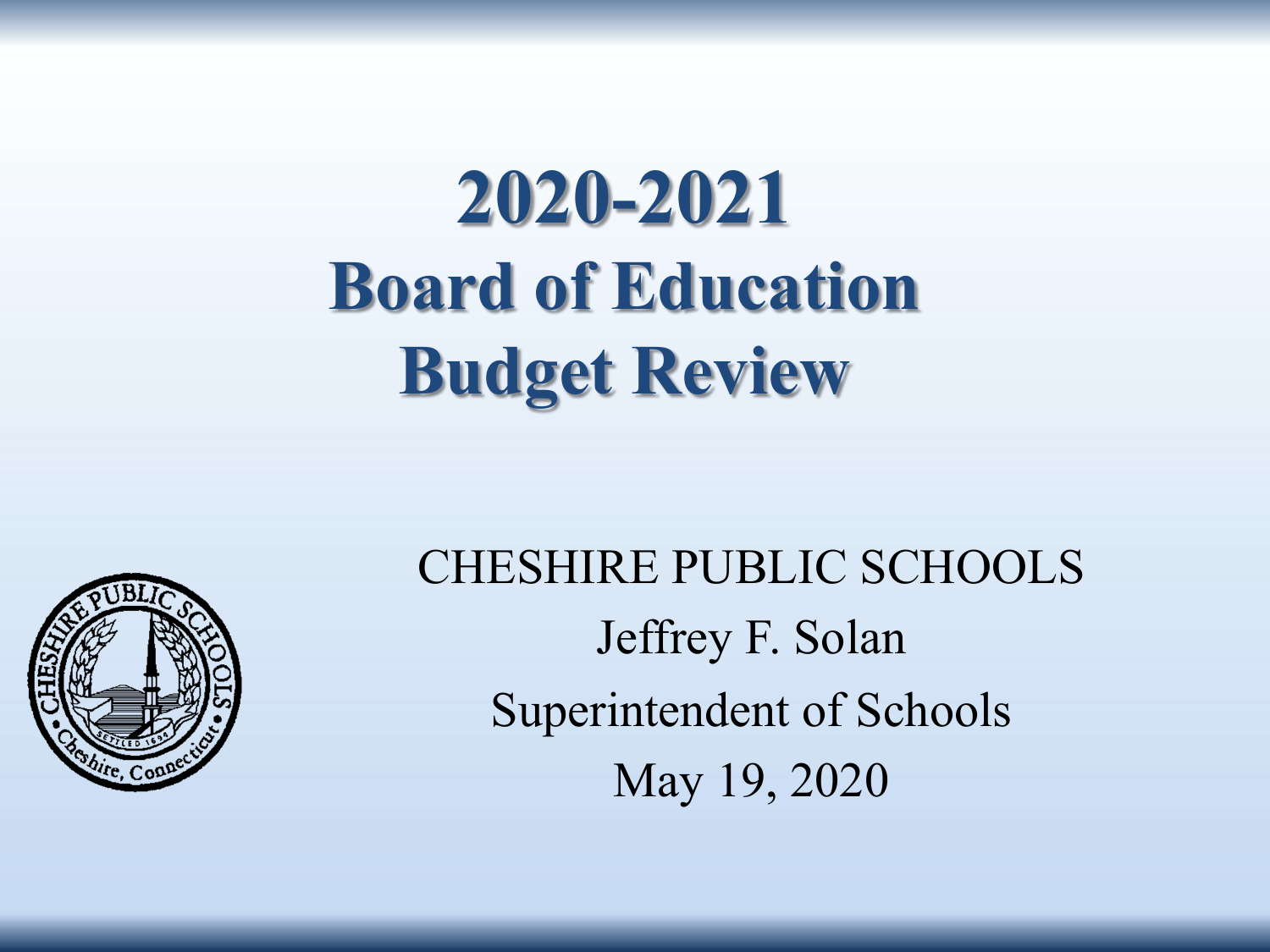# **2020-2021 BOE BUDGET HISTORY**

| 2019-20 Budget                            | \$73,356,511 |
|-------------------------------------------|--------------|
| 2020-21 Initial Internal Request          | \$78,930,202 |
| 2020-2021 Superintendent's<br>Recommended | \$76,330,052 |
| 2020-2021 Board Adopted<br><b>Budget</b>  | \$75,502,554 |

The Board of Education reduced the Superintendent's budget by \$827,498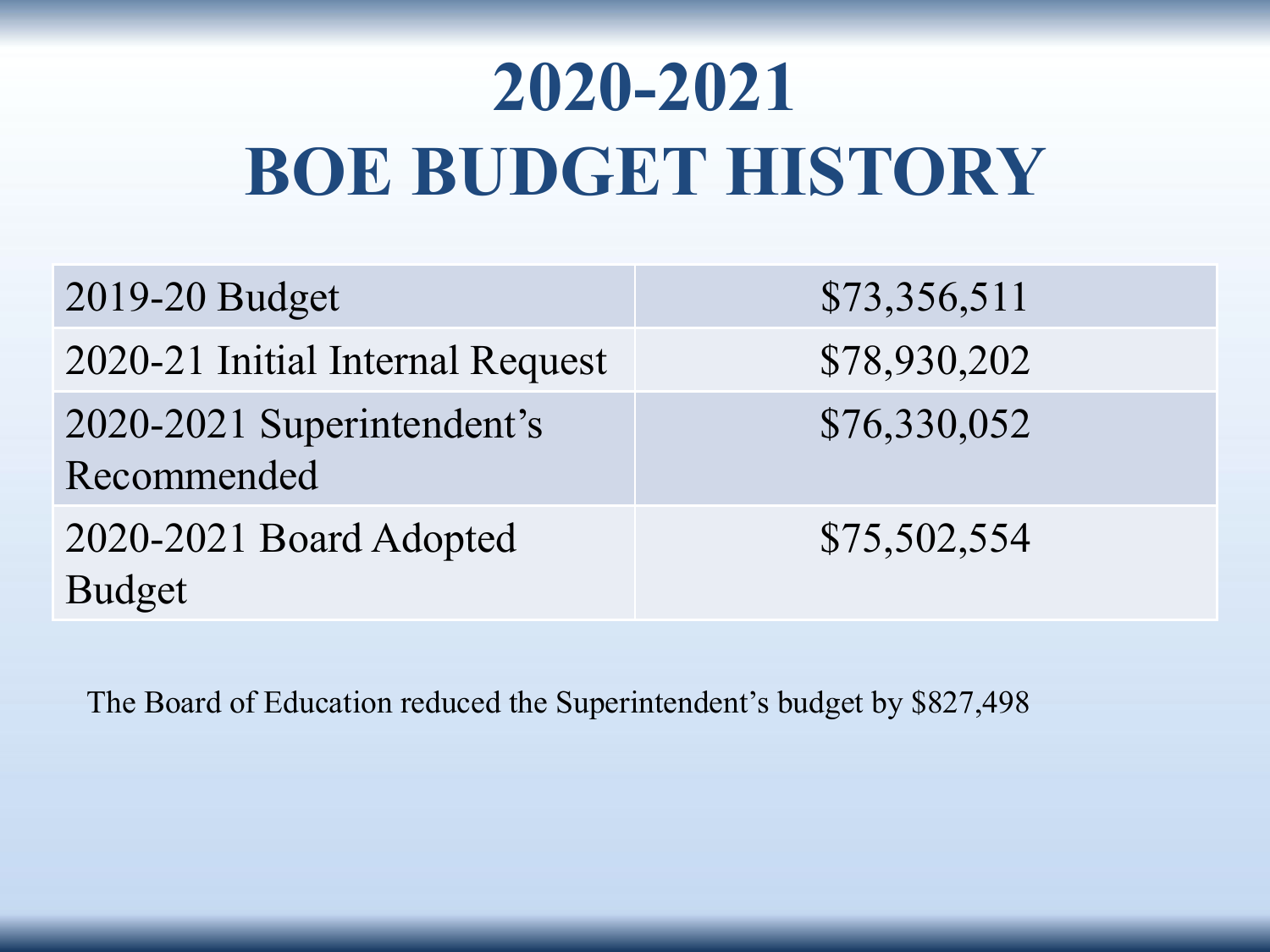## **2020-2021 Board of Education APPROVED BUDGET**

2019-20 Budget \$73,356,511 2020-2021 Recommendation \$75,502,554 Increase \$  $8,146,043$ Increase  $\%$  2.93%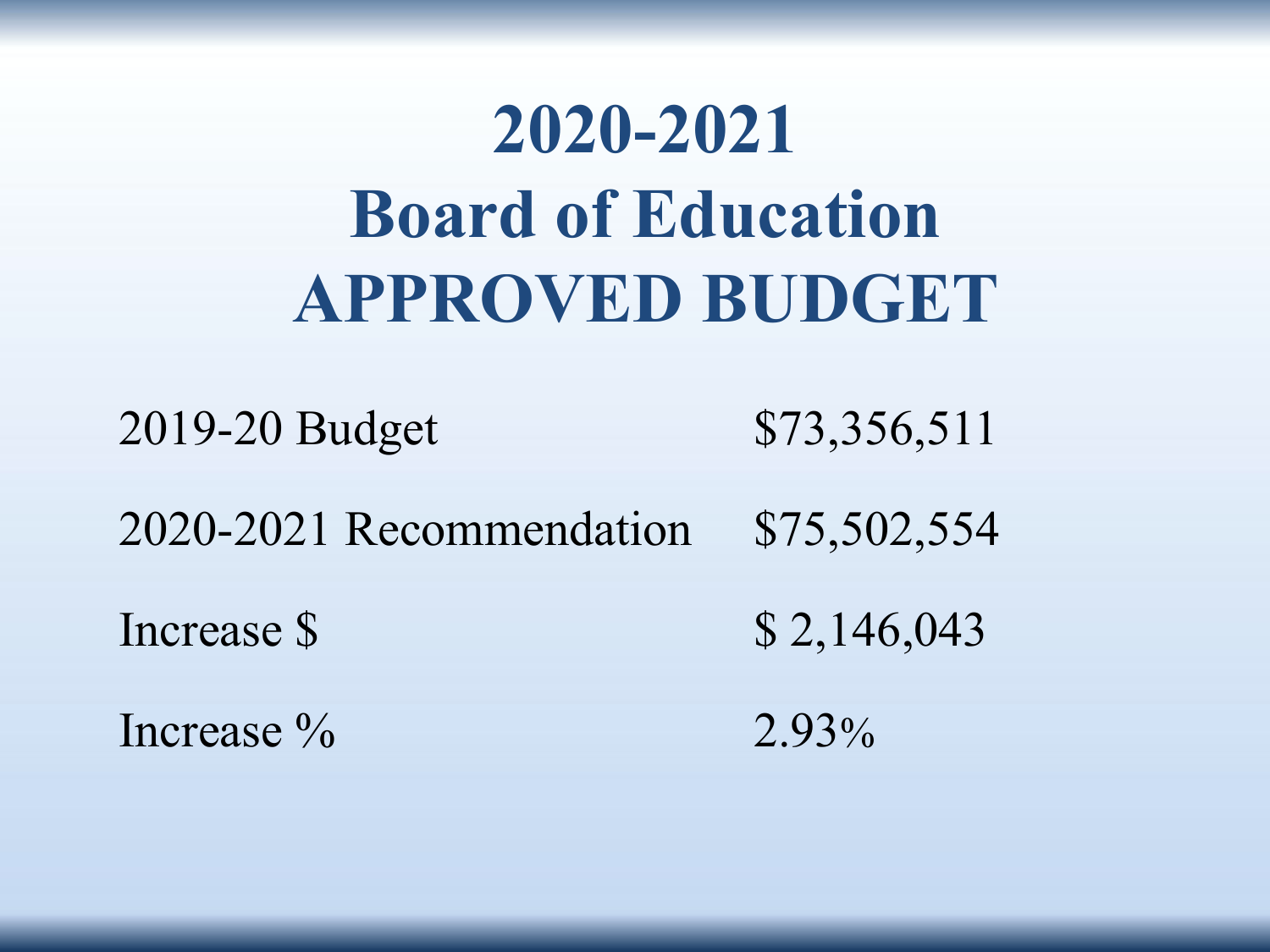# Like Town Comparison

Rankings are of 12 "Like Towns" as provided by OPM

| Name               | Per<br><b>Pupil</b><br><b>Expense</b> | Per Pupil<br><b>Expense</b><br>Rank | Tax<br><b>Collection</b><br>Rank | Per Capita<br><b>Tax Rank</b> | Stds per<br><b>Teacher</b> | <b>Stds per</b><br><b>Teacher</b><br>Rank | Per Capita<br>Income | Tax  | Per Capita Per Capita<br><b>Tax Rank</b> | Per Capita<br><b>Income</b> | Tax as % of Tax as % of<br><b>Income</b><br>Rank |
|--------------------|---------------------------------------|-------------------------------------|----------------------------------|-------------------------------|----------------------------|-------------------------------------------|----------------------|------|------------------------------------------|-----------------------------|--------------------------------------------------|
| <b>CHESHIRE</b>    | 16,502                                | 10                                  | $\mathbf{1}$                     | 10 <sup>°</sup>               | 15.66                      | 11                                        | 48968                | 3032 | $\overline{3}$                           | 6.19%                       | $\vert$ 1                                        |
| <b>VERNON</b>      | 16,643                                | 8                                   | 10                               | 12                            | 13.68                      | $\overline{4}$                            | 35873                | 2402 | $\mathbf{1}$                             | 6.70%                       | $\overline{2}$                                   |
| <b>NEWTOWN</b>     | 17,789                                | 3                                   | 3                                | 4                             | 14.46                      | 5                                         | 55985                | 3752 | $9$                                      | 6.70%                       | $\overline{3}$                                   |
| NEWINGTON          | 17,347                                | 4                                   | 11                               | 11                            | 15.36                      | 10                                        | 42708                | 2910 | $\overline{2}$                           | 6.81%                       | $\overline{4}$                                   |
| GLASTONBURY        | 17,244                                | 5                                   | $\overline{2}$                   | $\overline{2}$                | 15.30                      | 8                                         | 60080                | 4271 | 11                                       | 7.11%                       | 5                                                |
| <b>BRANFORD</b>    | 19,702                                | $\mathbf{1}$                        | 12                               | 5                             | 13.29                      | $\overline{2}$                            | 49036                | 3611 | $\overline{7}$                           | 7.36%                       | 6                                                |
| <b>NORTH HAVEN</b> | 17,102                                | 6                                   | 9                                | 5                             | 13.58                      | $\overline{3}$                            | 47629                | 3611 | 8                                        | 7.58%                       | $\overline{7}$                                   |
| WETHERSFIELD       | 16,170                                | 11                                  | $\overline{4}$                   | $\overline{7}$                | 15.22                      | $\overline{7}$                            | 43950                | 3393 | 6                                        | 7.72%                       | 8                                                |
| S. WINDSOR         | 16,628                                | 9                                   | $\overline{7}$                   | 3                             | 14.74                      | 6                                         | 47189                | 3812 | 10                                       | 8.08%                       | 9                                                |
| <b>NEW MILFORD</b> | 15,573                                | 12                                  | 5                                | 9                             | 15.35                      | 9                                         | 39117                | 3178 | $\overline{4}$                           | 8.12%                       | 10                                               |
| <b>WINDSOR</b>     | 18,716                                | $2^{\circ}$                         | 5                                | 8                             | 12.59                      | $\mathbf{1}$                              | 39725                | 3267 | 5                                        | 8.22%                       | 11                                               |
| TRUMBULL           | 16,660                                | $\overline{7}$                      | $\overline{7}$                   | $\mathbf 1$                   | 16.06                      | 12                                        | 51194                | 4308 | 12                                       | 8.42%                       | 12                                               |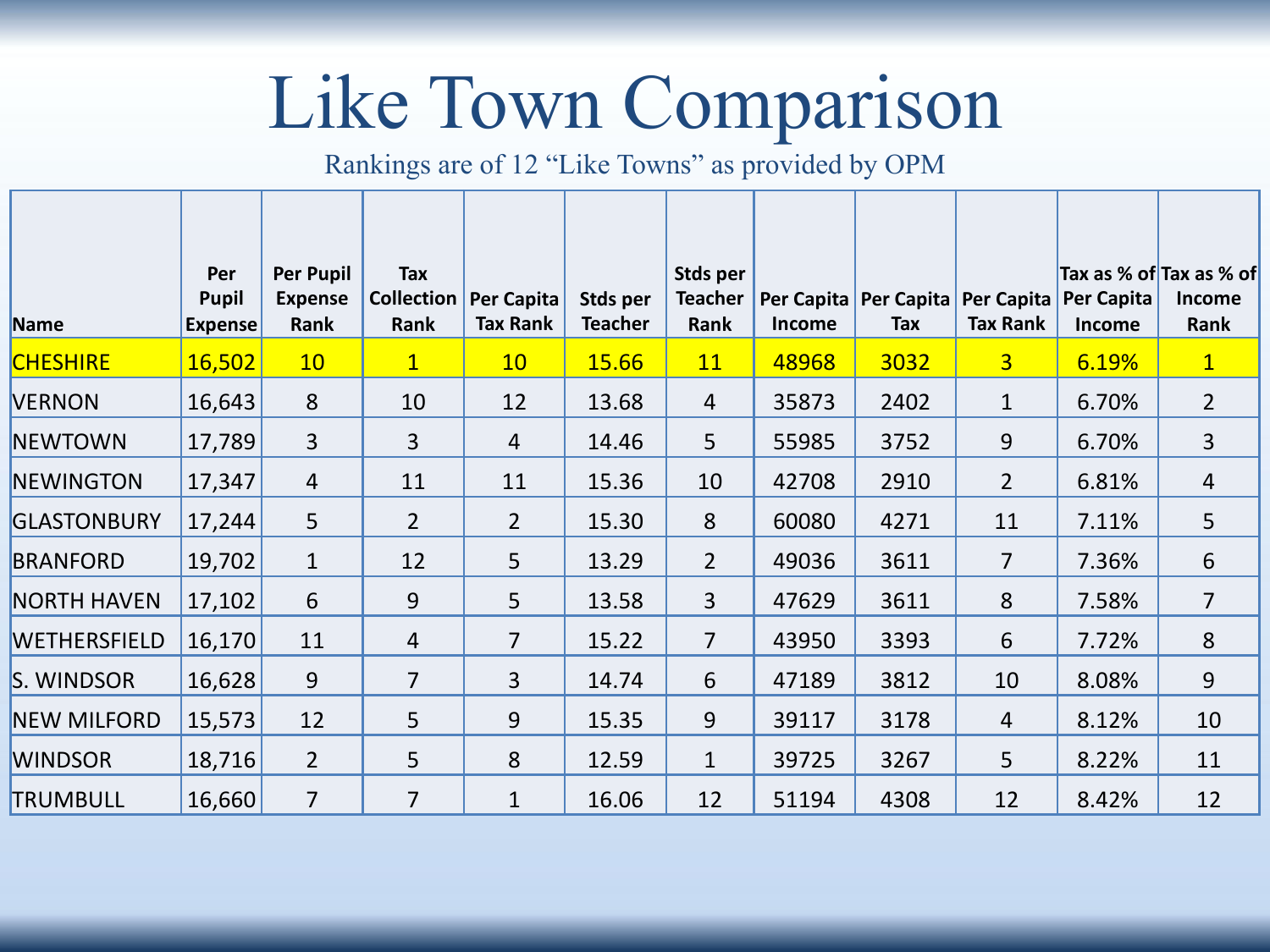### Anticipated COVID-19 Savings in 2019-2020

- Substitute teachers
- **Overtime**
- Transportation
- Spring sports
- Trash/Utilities
- Total Anticipated COVID Savings:
	- Estimate increased from \$656,477 to \$756,317
	- Bus Contract Savings = \$265,840
	- Less \$200,000 for COVID Return Costs
- NET COVID Savings: \$556,317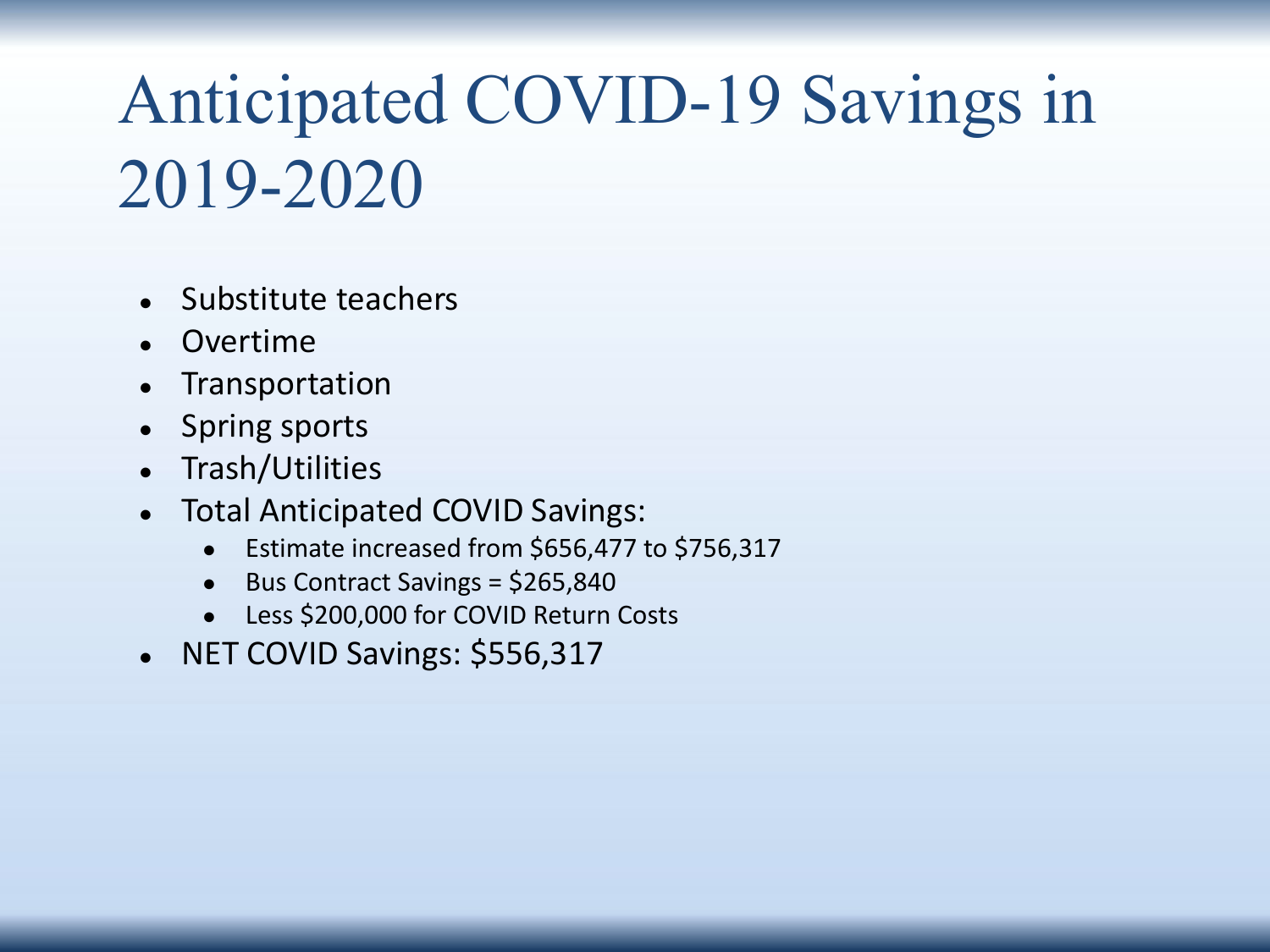#### Projected Reductions/Savings Overview Totals

| <b>Budget Category</b>          | <b>COVID Savings with</b><br>schools closed for<br>remainder of year | <b>Additional</b><br><b>Spending</b><br><b>Adjustments</b> | <b>Total 2019-20</b><br><b>Budget</b><br><b>Reductions</b> |
|---------------------------------|----------------------------------------------------------------------|------------------------------------------------------------|------------------------------------------------------------|
| <b>1 SALARIES - CERTIFIED</b>   | $-5250,000$                                                          | $-$125,000$                                                | $-$ \$375,000                                              |
| 2 SALARIES - CLASSIFIED         | $-558,000$                                                           | $-557,507$                                                 | $-$115,507$                                                |
| <b>3 EMPLOYEE BENEFITS</b>      | \$92,713                                                             | \$0                                                        | \$92,713                                                   |
| <b>4 INSTRUCTIONAL PROGRM</b>   | $-$110,970$                                                          | $-5181,776$                                                | $-$ \$292,746                                              |
| <b>5 SUPPORT SERVICES</b>       | $-5331,356$                                                          | $-512,000$                                                 | $-$ \$343,356                                              |
| <b>6 OPERATIONS &amp; MAINT</b> | $-598,704$                                                           | $-$115,000$                                                | $-5213,704$                                                |
| <b>Totals</b>                   | $-5756,317$                                                          | $-5491,283$                                                | $-$1,247,600$                                              |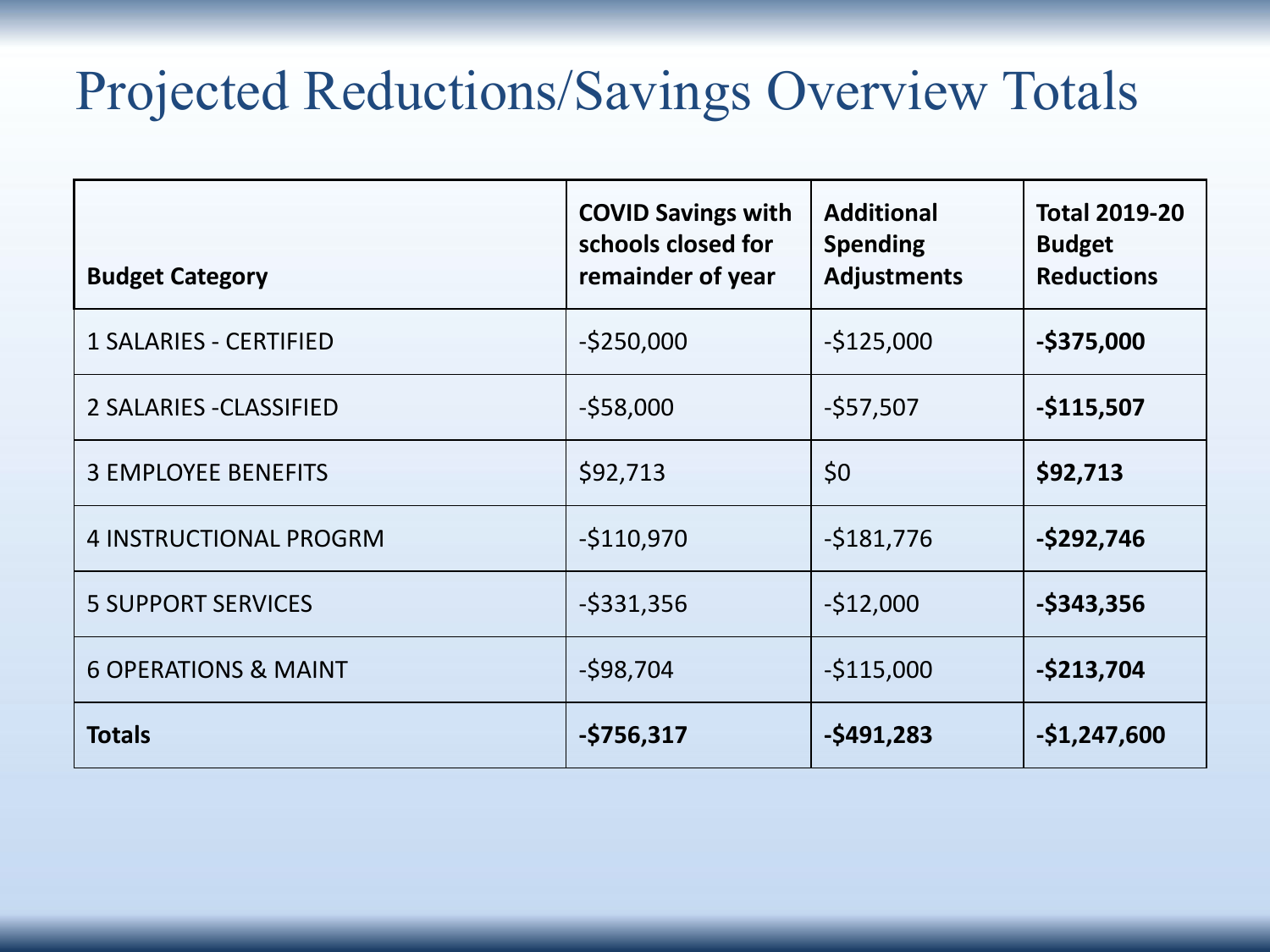### Anticipated Net Impact

| <b>Item</b>                           | Impact      |
|---------------------------------------|-------------|
| 2019-2020 COVID Savings               | \$756,317   |
| 2019-2020 Reductions                  | \$491,283   |
| <b>CARES Act Money</b>                | \$99,367    |
| <b>COVID Impact Costs</b>             | \$200,000   |
| 2020-2021 Budget<br><b>Reductions</b> | TBD         |
| <b>Total</b>                          | \$1,146,967 |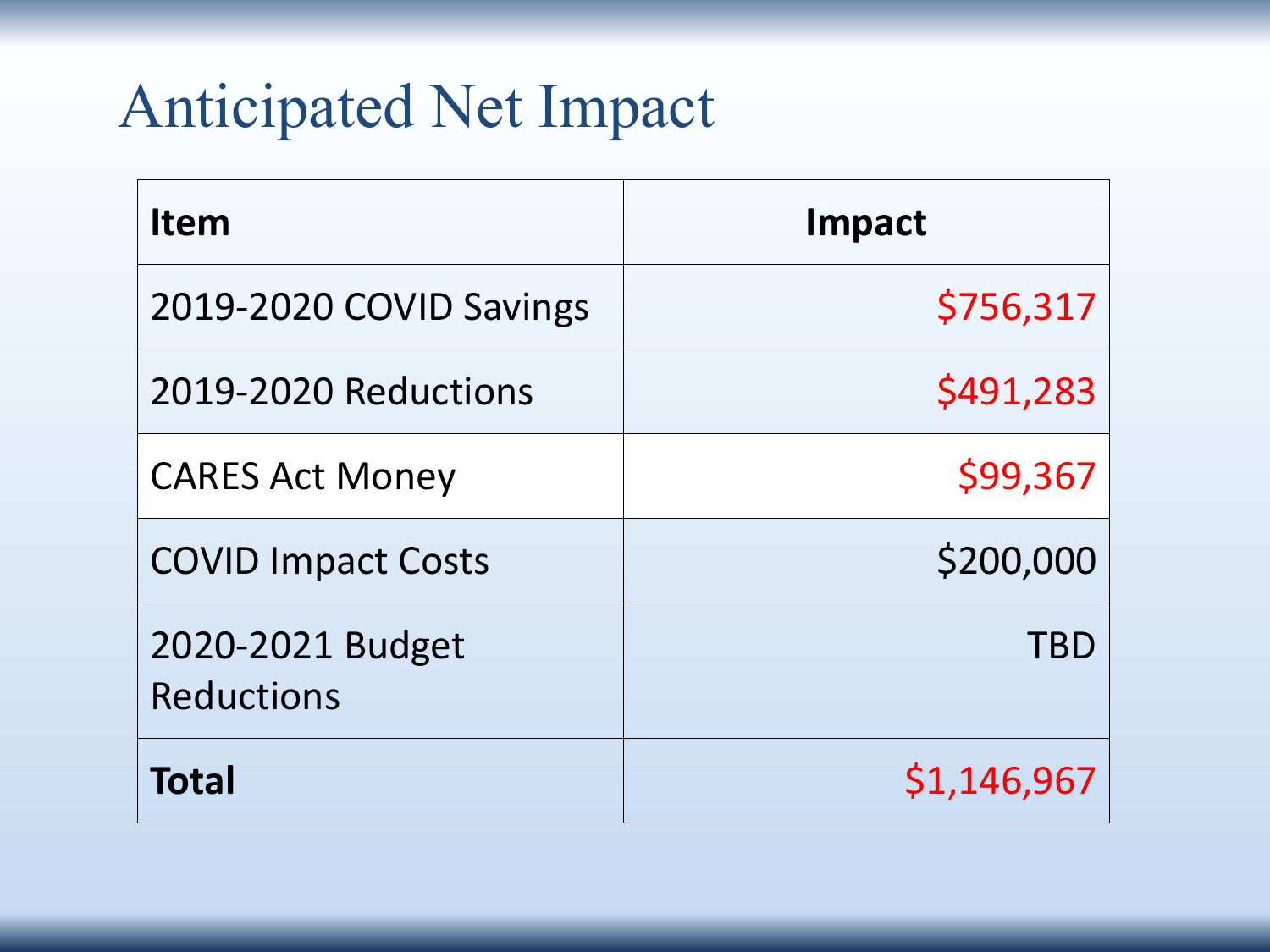#### 2020-2021 Budget Options/Implications

Any reduction we make represents a sacrifice in programing and/or services that reflect the current circumstances

Options are identified as having a High, Medium, or Low direct impact on students

**The following list assumes a return to traditional schooling in the Fall of 2020:**